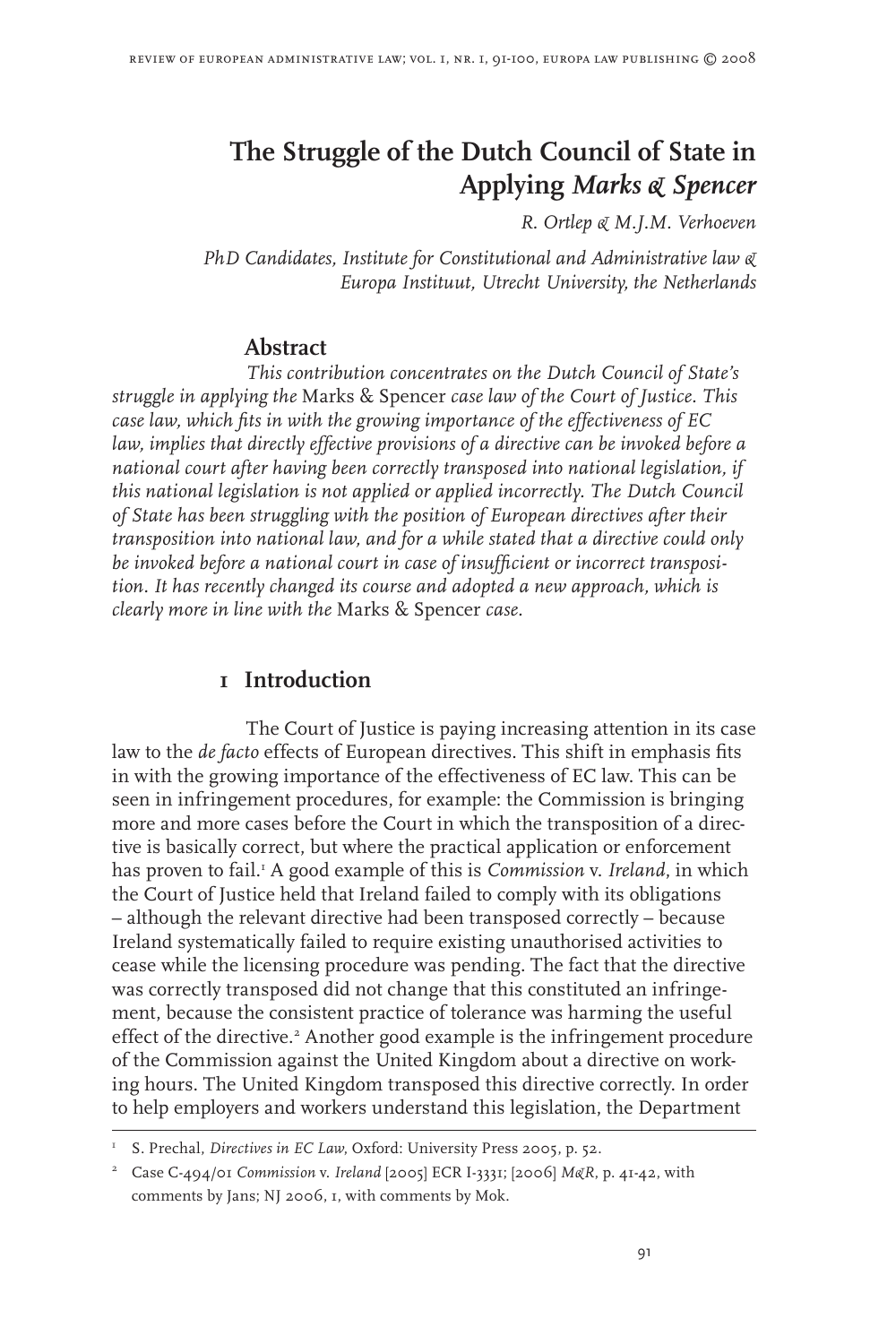of Trade and Industry published a set of guidelines. However, these guidelines restricted some of the rights that the directive provided for employees. The Court of Justice held that such practices do not guarantee compliance with either the minimum requirements laid down by that directive or its essential objective.<sup>3</sup> Finally, attention should be drawn to the relatively recent infringement procedure under article 226 EC against Finland, in which the Court of Justice held that:

'A failure to fulfil obligations may arise due to the existence of an administrative practice which infringes Community law, even if the applicable national legislation itself complies with that law'.

After correct transposition in national legislation, the directive itself still applies: it does not just disappear after implementation. After all, national administrative authorities or courts that fail to apply or enforce the national legislation in which the directive is transposed, may cause a breach of EC law that can result in state liability. In such cases, the underlying directive is used as a point of reference to determine the goal of the national legislation concerned, because this legislation is meant to ensure that the goals of the directive are achieved.<sup>5</sup> Furthermore, even after correct transposition directives are still important as an aid to the interpretation of the national legislation in which they have been implemented, and keep functioning as a framework for future national legislation on the subject concerned.<sup>6</sup> Finally, provisions of correctly transposed directives can still have direct effect, if formulated in an unconditional and sufficiently precise manner. This has been laid down in the *Marks & Spencer* case<sup>7</sup> of the Court of Justice, which will be discussed in section 2. The importance of the instrument of direct effect of provisions of a correctly transposed directive will also be discussed in this section. Moreover, *Marks & Spencer* will be linked to the concept of the effectiveness of EC law, which has become increasingly important in the case law of the Court of Justice.

It is interesting to note how the *Afdeling bestuursrechtspraak van de Raad van State* (Administrative Jurisdiction Division of the Dutch Council of State; hereafter: Council of State) applies this case law of the Court of Justice in the national legal order. Although *Marks & Spencer* dates from 11 July 2002, the Council of State in its case law also for several years afterwards

 $6$  Prechal (2005), p.  $188$ .

Case C-484/04 *Commission* v. *United Kingdom* [2006] ECR I-7471.

Case C-342/05 *Commission* v. *Finland* n.y.r. in the ECR, AB 2007, 318, with comments by Backes. Cf. also Case C-441/02 *Commission* v. *Germany* [2006] ECR I-3449.

Prechal (2005), p. 278.

 Case C-62/00 *Marks & Spencer* [2002] ECR I-6325.

 $8$  The Dutch Council of State has two different functions: on the one hand, it advises the Government and Parliament on legislation, and on the other it has an Administrative Jurisdiction Division, which is one of the country's highest administrative courts. This divi-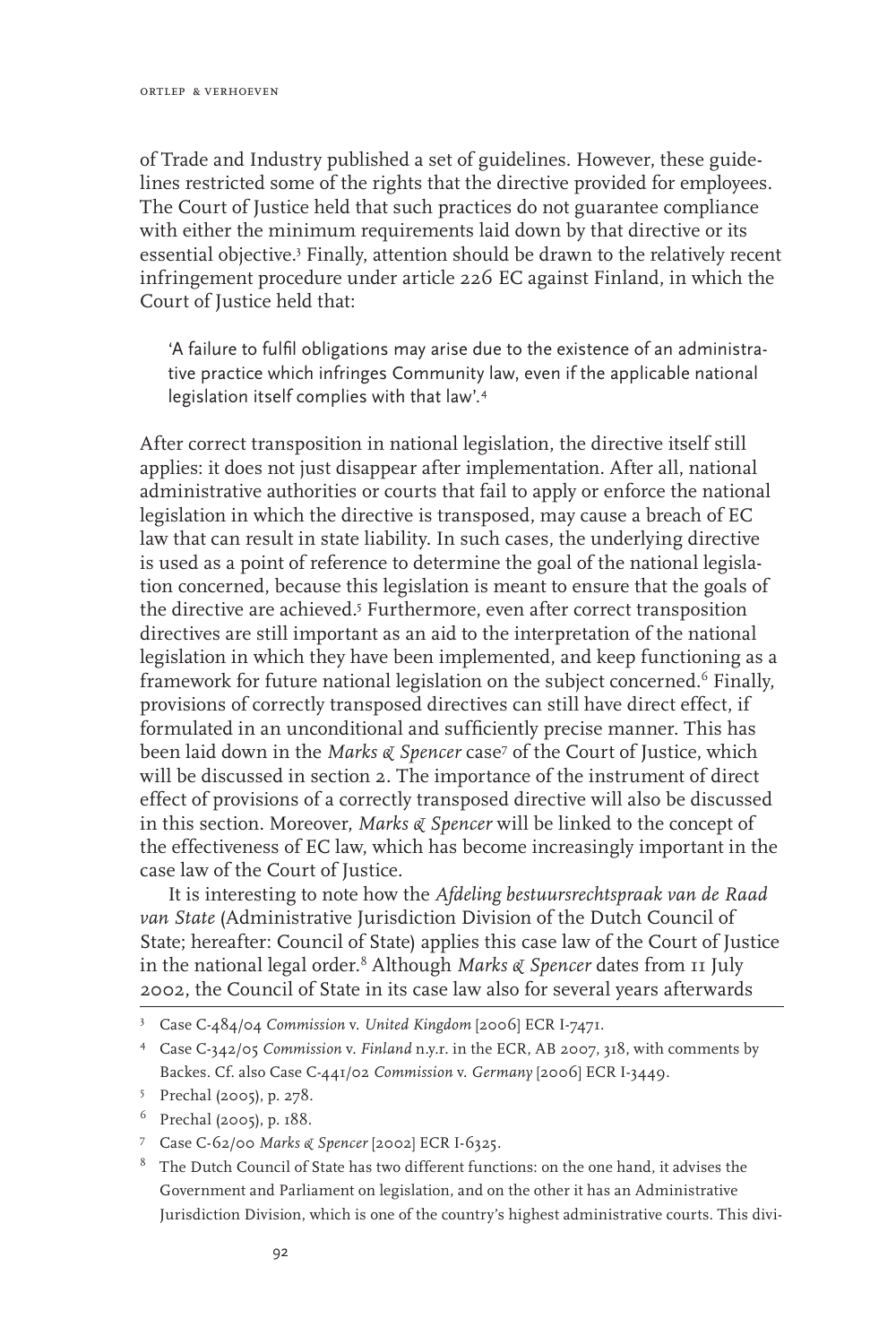continued to dismiss arguments pleading for the direct effect of provisions of directives, where such directives had been transposed in national legislation in a timely manner. In the Council's view, directives ceased to have any effect after having been implemented correctly. On the 5th of September 2007 the Council of State departed from its previous case law, although it still did not literally adopt the approach taken by the Court of Justice. Only on the 5th of March 2008, it finally decided a case in which it adopted the Luxembourg case law in an entirely accurate way. This will be discussed in section 3. This contribution will be concluded with some final remarks in section 4.

## **2 The** *Marks & Spencer* **Case and the Concept of 'Effectiveness' of EC Law**

In *Marks & Spencer* the Court of Justice ruled that directly effective provisions of a directive can be invoked before a national court after having been transposed correctly into national legislation, if this national legislation is not applied or not applied correctly, thus defeating the purpose of the directive. The Court held that:

'Consequently, the adoption of national measures correctly implementing a directive does not exhaust the effects of the directive. Member States remain bound actually to ensure full application of the directive even after the adoption of those measures. Individuals are therefore entitled to rely before national courts, against the State, on the provisions of a directive which appear, so far as their subject-matter is concerned, to be unconditional and sufficiently precise whenever the full application of the directive is not in fact secured, that is to say, not only where the directive has not been implemented or has been implemented incorrectly, but also where the national measures correctly implementing the directive are not being applied in such a way as to achieve the result sought by it.<sup>'9</sup>

Hence, directive provisions should have direct effect where it concerns incorrect application of national legislation in which a directive is correctly transposed. To quote Advocate-General Geelhoed in this case, 'National practice in the matter of the application of a transposed directive is of such importance because incorrect application may lead to totally different results than those contemplated by the directive. Moreover, divergencies in the application of directives have a negative effect on uniformity and equivalence within the Community legal order."<sup>10</sup>

<sup>9</sup> Para. 27.

sion has jurisdiction in e.g. the field of town and country planning, environmental law and migration law.

<sup>&</sup>lt;sup>10</sup> Para. 36.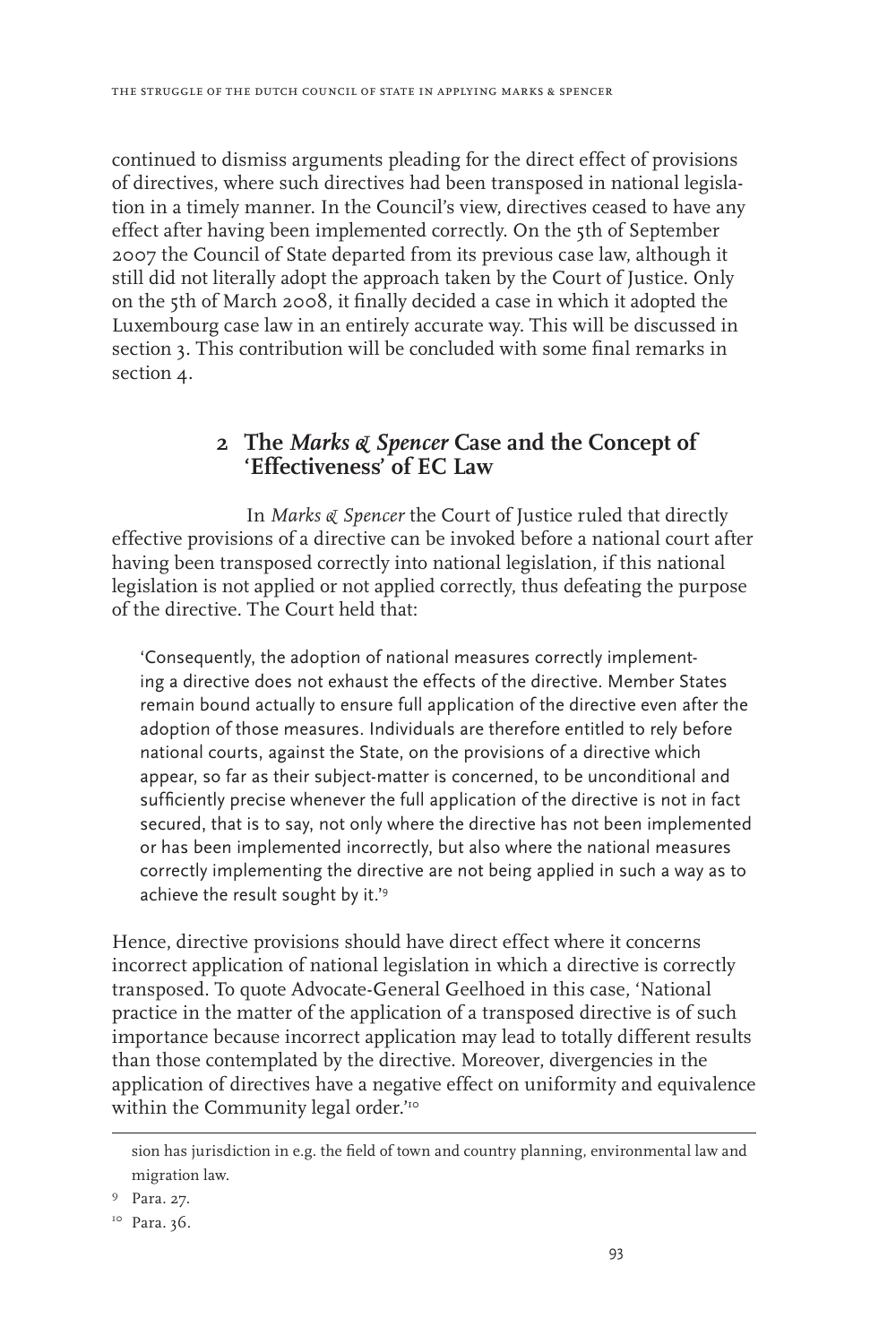Obviously, the national legislation into which a directive is transposed will have to meet all Community requirements irrespective of the question whether the directive provisions concerned have direct effect or not.<sup>11</sup> Nevertheless, the presence of directly effective provisions gives individuals the opportunity to directly invoke EC law. *Marks & Spencer* shows that the instrument of direct effect is particularly important in two respects. In the first place, the existence of direct effect of provisions of a correctly transposed directive implies the applicability of the principles of EC law. *Marks & Spencer* shows that this can be beneficial, since the principle of legitimate expectations under EC law offered more protection to individuals than its UK equivalent. Moreover, as a consequence of the fact that the relevant national legislation is based on a directive, the application of national procedural law has to meet the requirements of equivalence, effectiveness and effective judicial protection. In *Marks & Spencer*, this was expressed in the fact that the Court of Justice considered the reduction of a time limit from six to three years with retroactive effect as contrary to the principle of effectiveness, all the more so because no transitional arrangement was provided.<sup>12</sup> This shows that if national legislation has a basis in EC law this has advantages for individuals: if it had concerned domestic law, in a purely domestic case without any EC-law dimension, these time limits could have been applied without any problem at all.

The Court's approach in *Marks & Spencer* can be related to the broader idea that Community law, constituting an independent legal system that forms an integral part of the legal systems of the Member States,13 primarily needs to be effective in practice. This clearly derives from the case law in which the Court deems it necessary for individuals to be able to invoke directly effective provisions of a correctly transposed directive, if the national legislation concerned is not applied correctly or not applied at all. This fits into the framework of the concept of 'effectiveness', which has gained increasing importance in the Court of Justice's case law: the fact that a directive has been transposed correctly is not satisfactory, because the main question is whether in practice, the *de facto* effects are sufficient to meet the goals of the directive.14 Claes has recently argued in a more general

- 13 Case 26/62 *Van Gend & Loos* [1963] ECR 3; Case 6/64 *Costa/ENEL* [1964] ECR 1203; Case 14/68 *Walt Wilhelm* [1969] ECR 1.
- 14 M. Dougan *National Remedies before the Court of Justice*, Oxford: Hart Publishing, p. 56. Cf. F.G.H. Kristen, *Misbruik van voorwetenschap naar Europees recht*, Nijmegen: WLP 2004, p. 81. See also the comments in this case by Ruffert in [2003] *CMLRev*, pp. 729-738 and Drake in [2003] *ELRev*, pp. 418-429.

 $11$  For example, the obligation of consistent interpretation does not depend on the question whether the provisions have direct effect in the situation concerned; see Case 14/83 *Von Colson* [1984] ECR 1891.

<sup>&</sup>lt;sup>12</sup> Cf. the comments by Widdershoven in Dutch Council of State 21 March 2007, AB 2007, 139.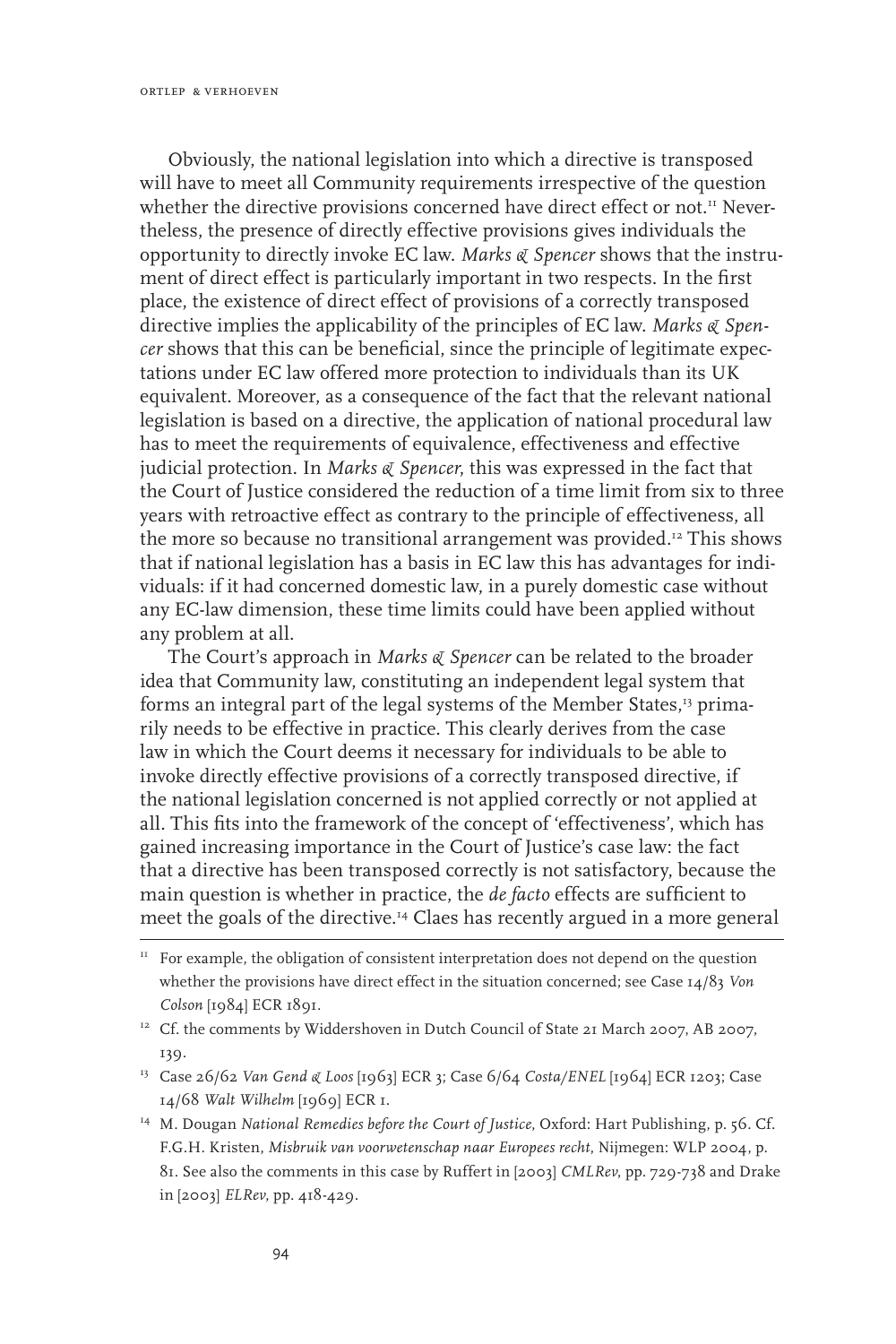context that 'effectiveness' has become the key word in Luxembourg case law.15 The importance of effectiveness is not related to the doctrine of direct effect, whereas for example the obligation of consistent interpretation, $16$  the competence and sometimes even the obligation of national courts to seek a preliminary ruling,<sup>17</sup> the liability of Member States for violation of Community law<sup>18</sup> and the principle of primacy<sup>19</sup> do not require the relevant EC law to be directly effective. Interestingly, it actually was the Council of State that found, in the Metten ruling, that provisions of EC law which are not directly effective still have primacy over national law.20

## **3 The Application of the** *Marks & Spencer* **Case by the Dutch Council of State**

#### 3.1 Old Approach

For a while, in its case law, the Council of State systematically rejected the argument pleading that a directive is not applied correctly, if such directive had been transposed into national legislation in a timely manner, and no reason existed to consider this transposition as inadequate or incorrect.<sup>21</sup> A good example to illustrate this is the ruling of  $\mu$  April 2007, which concerned the grant of an environmental permit by the Provincial Executive to a certain company with regard to the generation of sustainable energy. Several appellants lodged an appeal against this permit with the Council of State. They referred to the IPPC Directive, and stated that a particular part of the application for the permit could not be accepted because it was contrary to both the directive and the provisions of national law into

<sup>15</sup> M. Claes, *The National Courts' Mandate in the European Constitution*, Oxford: Hart Publishing 2006, p. 142 ff and p. 126 ff including references.

<sup>16</sup> Case 14/83 *Von Colson* [1984] ECR 1891. Cf. J.M. Prinssen, *Doorwerking van Europees recht*, Deventer: Kluwer 2004, p. 78 ff including references.

<sup>17</sup> Case 111/75 *Mazzalai* [1976] ECR 657.

<sup>&</sup>lt;sup>18</sup> Joined cases C-6/90 and C-9/90 *Francovich* [1991] ECR I-5357. Cf. Dougan (2004), pp. 58-59 and pp. 239-240, and Prinssen (2004), p. 84 ff including references.

<sup>&</sup>lt;sup>19</sup> Case 106/77 Simmenthal [1978] ECR 629.

<sup>&</sup>lt;sup>20</sup> Dutch Council of State 7 July 1995, AB 1997, 117, with comments by Beers.

<sup>&</sup>lt;sup>21</sup> Dutch Council of State 30 May 2007, case no. 200604950/1; Dutch Council of State 16 May 2007, case no. 200607772/1; Dutch Council of State 9 May 2007, AB 2007, 182, with comments by Widdershoven; Dutch Council of State 4 April 2007, [2007] *SEW*, p. 360- 362, with comments by Ortlep and Verhoeven; Dutch Council of State 21 March 2007, AB 2007, 139, with comments by Widdershoven; Dutch Council of State 28 February 2007, case no. 200601421/1. See also Dutch Council of State 31 March 2000, AB 2000, 302, with comments by Backes; JB 2000/138, with comments by HLJ and Dutch Council of State 7 April 2004, AB 2004, 460, with comments by Jongma; JB 2004/187, with comments by Peeters.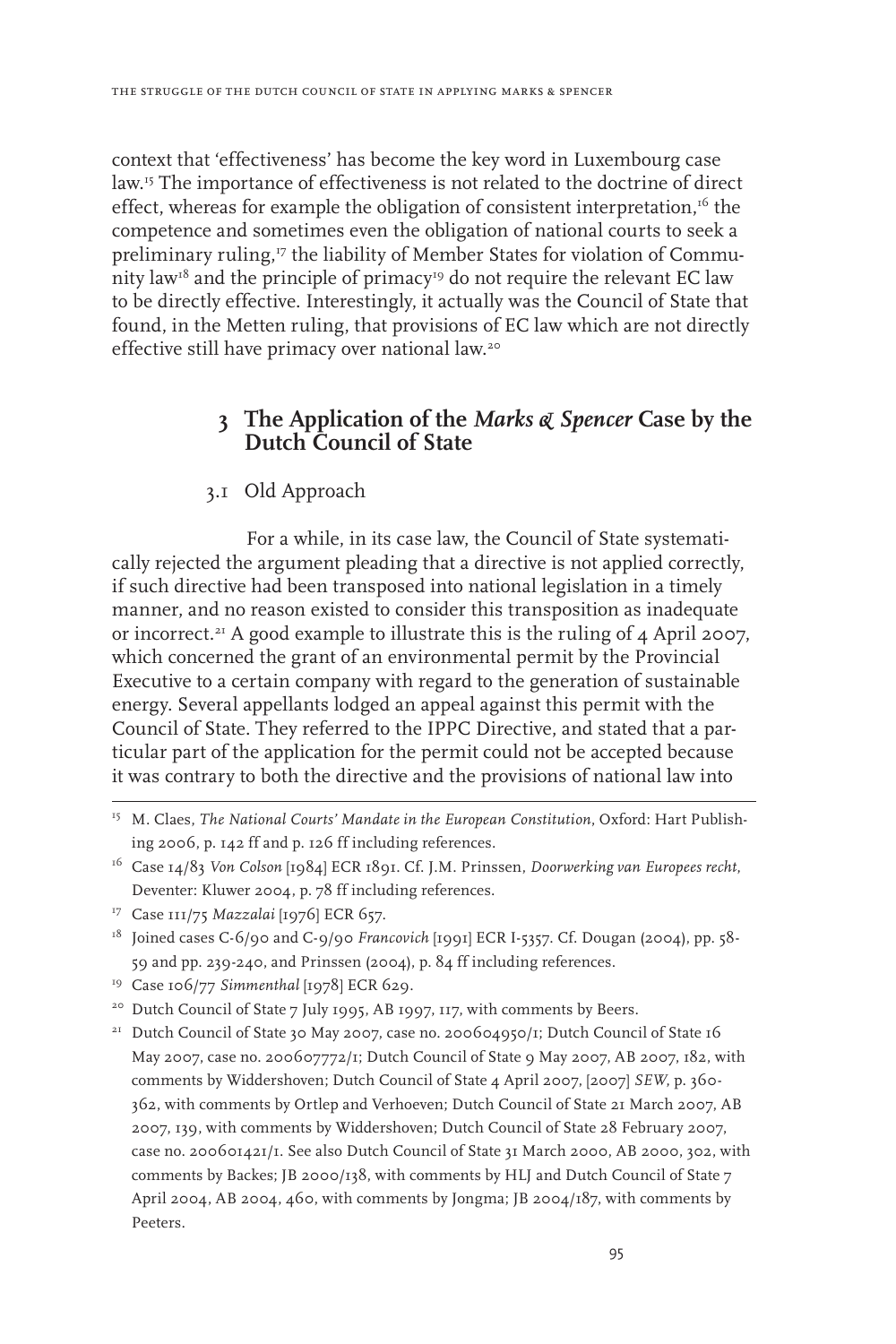which this directive had been transposed. In this regard, the decision of the Council stated:

'To the extent that appellants refer to the IPPC Directive, the Council finds that a direct appeal to the IPPC Directive is not under discussion, now that it has been transposed into national legislation […]. The Council has no reason to consider that this has been done insufficiently, or otherwise inadequately.'<sup>22</sup>

This finding shows that the Council of State believed that a directive can only be invoked before a national court in case of insufficient or incorrect transposition. In other cases, only the national transposing legislation is relevant. This view may have been in line with earlier case law on direct effect, in which incorrect implementation was one of the requirements for provisions of directives to have direct effect.<sup>23</sup> Nevertheless, it ignores the fact that in current case law, directives do not only require transposition into national legislation, but also effective and correct application and enforcement of that particular legislation.

Therefore, this finding of the Council was very broadly formulated, and was to some extent contrary to the Court of Justice's current case law. Generally speaking, the Council's ruling impaired the concept of 'effectiveness' of EC law, and more in particular it thwarted the rule that can be derived from *Marks & Spencer*. It was even more alarming that the ruling lacked motivation: this kept the background of this Council finding very vague, not to say that one could wonder whether the Council was familiar with *Marks & Spencer* at all.

#### 3.2 New Approach

In its ruling of 5 September 2007, the Council changed its course.<sup>24</sup> In the relevant case, the Provincial Executive granted an environ-

<sup>&</sup>lt;sup>22</sup> Dutch Council of State 4 April 2007, [2007] *SEW*, p. 360-362, with comments by Ortlep and Verhoeven; translation ours.

<sup>23</sup> See for example Case 8/81 *Becker* [1982] ECR 53.

<sup>&</sup>lt;sup>24</sup> Dutch Council of State 5 September 2007, AB 2007, 319, with comments by Widdershoven; [2008] *SEW*, pp. 33-34 with comments by Ortlep and Verhoeven. Also Dutch Council of State 21 December 2007, case no. 200700981/1; Dutch Council of State 21 December 2007, case no. 200701265/1; Dutch Council of State 12 December 2007, case nos. 200608934/1, 200609052/1, 200609061/1, 200609075/1, 200609137/1, 200609159/1 and 200609376/1; Dutch Council of State 12 December 2007, case nos. 200609142/1, 200609035/1, 200609383/1; Dutch Council of State 5 December 2007, case no. 200607948/1; Dutch Council of State 14 November 2007, case no. 200608547/1; Dutch Council of State 7 November 2007, case no. 200609021/1; Dutch Council of State 31 October 2007, case no. 200607320/1; Dutch Council of State 10 October 2007, case no. 200608176/1.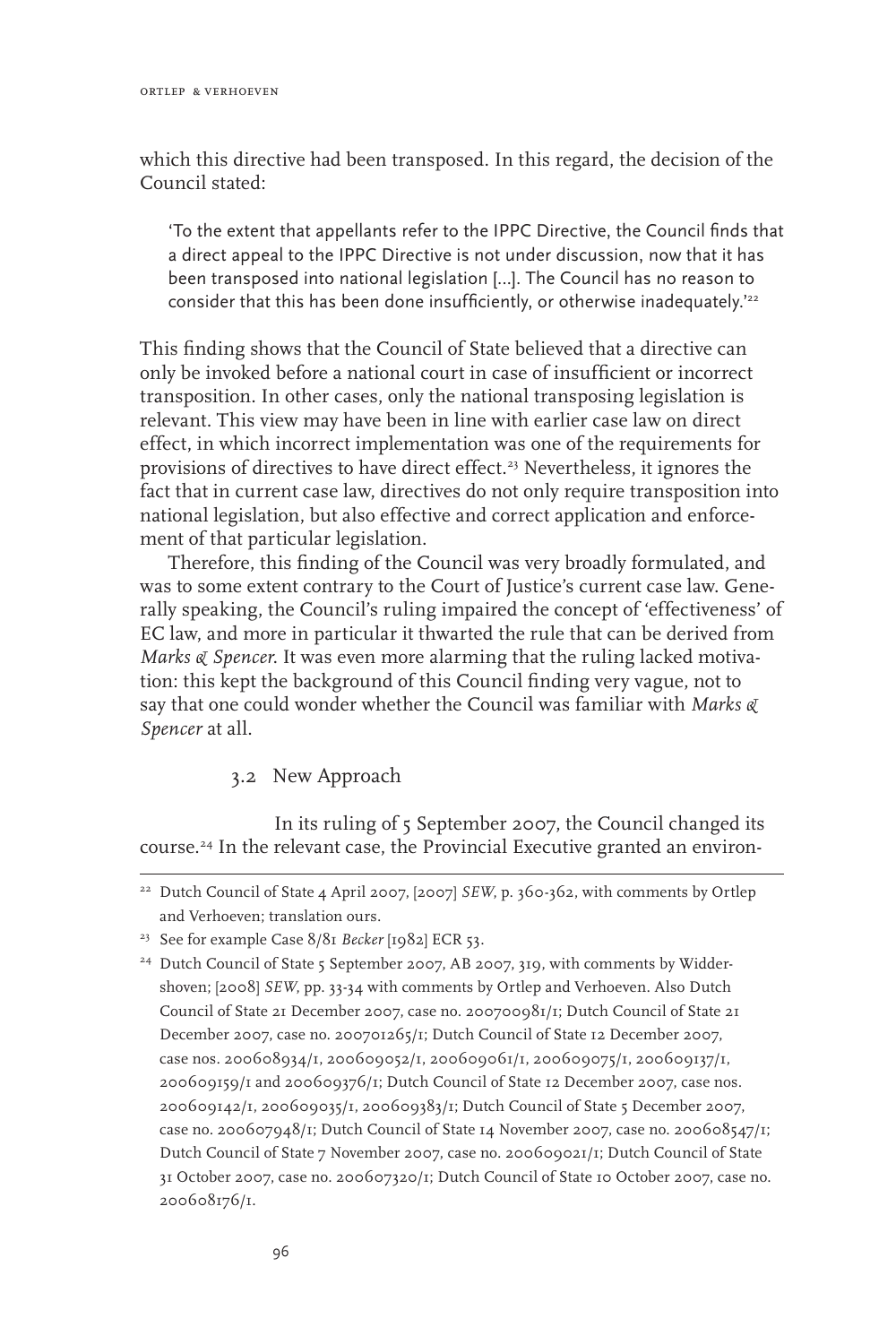mental permit to a company, for the storage and processing of various waste products and wrecks and for transport activities. After the Council of State had revoked this permit, the Provincial Executive granted another permit in reaction to a change in the application of the company concerned. The appellants in the case again appealed to the Council of State, and argued among other things that the permit was incompatible with the IPPC Directive. The Council of State found in this regard:

'According to established case law of the Court of Justice, a distinction should be made between the correct and the incorrect transposition of directives, to determine the effects of the directive. In case of correct transposition, private parties perceive the effects of a directive in the application of the national legislation into which the Member State has transposed the directive. Only if a directive, after the prescribed deadline, has not been transposed into national law at all, or not in time, or not correctly, can a private party directly rely on that directive, and even then only on those provisions that are unconditional and sufficiently precise. (Case 8/81 *Becker* [1982] ECR 53). The same is true when complete application of the directive is not actually ensured. (Case C-62/00 *Marks & Spencer* [2002] ECR I-6325, par. 26-27).

According to the Court's established case law, it is up to the Member States' national courts to ensure the legal protection that individuals derive from the direct effect of Community law. (Case C-312/93 *Peterbroeck* [1995] ECR I-4599, par. 12).

The foregoing shows, that the directly effective provisions of directives can only be relied upon in case of incorrect transposition or when complete application of the directive concerned is not actually ensured.

It has not been found that the IPPC Directive, insofar as relevant in this case, has been incorrectly transposed into the Dutch Environmental Management Act. Moreover, the arguments brought forward by the appellants provide insufficient reasons to find that full application of the directive is not actually ensured. Therefore, a direct appeal on the provisions of the IPPC Directive is notappropriate in this case.<sup>'25</sup>

It is abundantly clear that in this finding, the Council is trying to adapt to the Court of Justice's case law. This should be considered a positive development, where the only marginal criticism is that the Council of State – still – opts for a more restricted formulation, which does not entirely match *Marks & Spencer*, as will be discussed below. The Council's change of course in this judgment seems to constitute a response to the criticism in Dutch literature, which said that earlier case law did not reveal any knowledge of the *Marks & Spencer* case.<sup>26</sup> It is remarkable that this departure of previous

<sup>25</sup> Translation ours.

<sup>&</sup>lt;sup>26</sup> Cf. the comments by Widdershoven under Dutch Council of State 9 May 2007, AB 2007, 182, and Dutch Council of State 21 March 2007, AB 2007, 139; also see Dutch Council of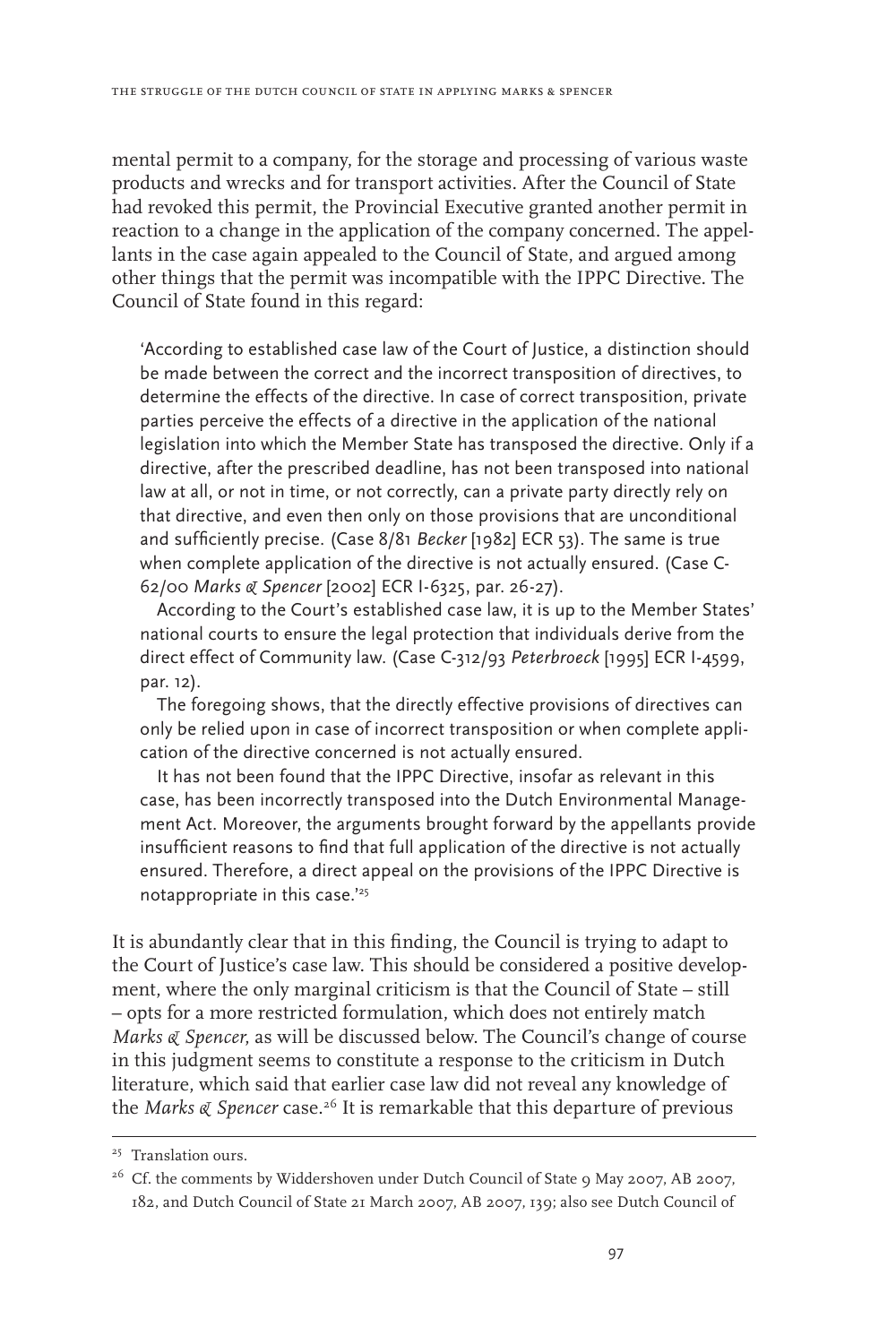case law was not made explicit. The Council of State usually uses very clear wording when it changes course in its case law. It is unclear why it has not done so in the present case; it might be because it does not regard this judgment as a departure from its previous case law, or just to prevent attracting too much attention to the case? Moreover, although the Council of State's new approach is clearly more in line with *Marks & Spencer* than previous case law, it still is not entirely accurate. As mentioned above, in *Marks & Spencer*, the Court of Justice held that individuals are entitled to rely before national courts, against the State, on the directly effective provisions of a directive

'whenever the full application of the directive is not in fact secured, that is to say, not only where the directive has not been implemented or has been implemented incorrectly, but also where the national measures correctly implementing the directive are not being applied in such a way as to achieve the result sought by it.'

Therefore, the phrase 'whenever the full application of the directive is not in fact secured' includes both correct and incorrect transposition of directives.

With reference to – among other cases – *Marks & Spencer*, the Council held in its decision of 5 September 2007 'that the directly effective provisions of directives can only be relied upon in case of incorrect transposition or when complete application of the directive concerned is not actually ensured.'

The Council's choice to use 'or' in this finding is rather unfortunate, because a case of incorrect transposition also falls within the scope of cases 'in which the full application of the directive is not in fact secured'. Moreover, no reference is made to cases in which 'the national measures correctly implementing the directive are not being applied in such a way as to achieve the result sought by it', as mentioned in *Marks & Spencer*. To that extent, the phrasing of the Council of State relates to a more limited group of cases than the Court of Justice's ruling in *Marks & Spencer* does. The Council may have meant to refer to problems with regard to the application in practice of national implementation measures when using the phrase 'when complete application of the directive concerned is not actually ensured'. Nevertheless, and as indicated above, this is not entirely accurate, because this phrase is the most general definition in the wordings of the Court of Justice, also including cases in which the directive has been implemented incorrectly or has not been implemented at all.

In a decision of 5 March 2008, the Council of State took the last step to bring its case law in line with *Marks & Spencer.*<sup>27</sup> This case concerned the Dutch resolution on the control of electrical and electronic equipment, in which the directive on waste electrical and electronic equipment. The appli-

State 26 January 2005, [2005] *BR*, p. 894, with comments by Nijmeijer and Soppe.

<sup>&</sup>lt;sup>27</sup> Dutch Council of State 5 March 2008; case no. 200701761/1.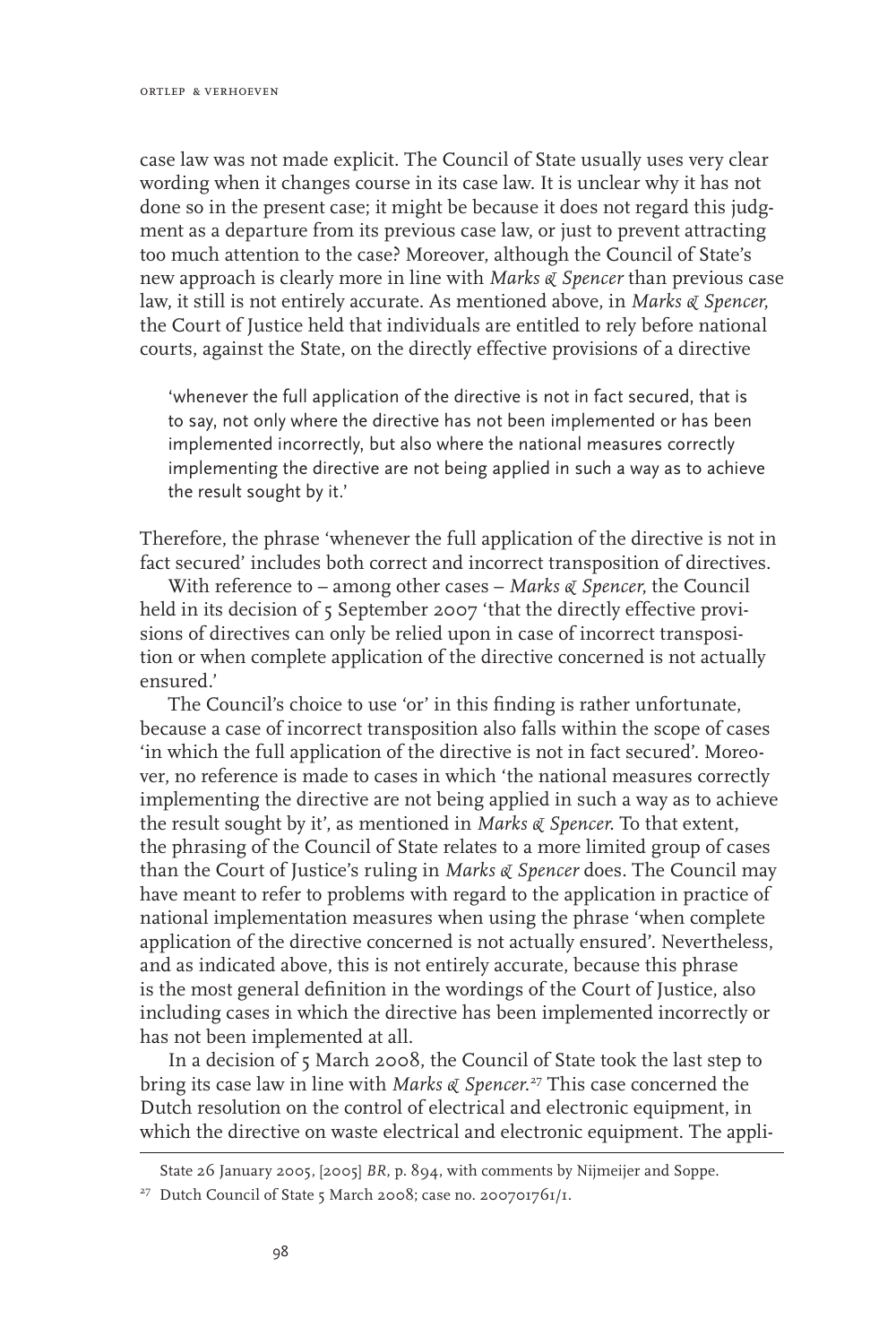cant argued that the State Secretary interpreted a provision in the resolution too narrowly, as a result of which the Resolution applied to a more restricted scope than the directive initially intended to. For the first time, the Council of State then literally refers to the *Marks & Spencer* doctrine:

'According to established case law of the Court of Justice, the implementation of a directive must be such as to ensure its application in full. The Court has considered that the adoption of national measures correctly implementing a directive does not exhaust the effects of the directive, since Member States remain bound actually to ensure full application of the directive even after the adoption of those measures. Individuals are therefore entitled to rely before national courts, against the State, on the provisions of a directive which appear, so far as their subject-matter is concerned, to be unconditional and sufficiently precise whenever the full application of the directive is not in fact secured, that is to say, not only where the directive has not been implemented or has been implemented incorrectly, but also where the national measures correctly implementing the directive are not being applied in such a way as to achieve the result sought by it. (Case C-62/00, *Marks & Spencer*, [2002] ECR I-6325, par. 26-27).'28

The Council of State then considers that application of the resolution – which is as such a correct implementation of the directive concerned – limits the results as sought by the directive. The restrictive interpretation by the State Secretary should therefore not be applied.

This decision, which finally literally adopts the wordings of the Court of Justice in *Marks & Spencer*, should be welcomed. The reasons for this final change of course are neither explicitly motivated nor easily explicable. Nevertheless, it is clear that this accurate adaptation to the phrasings of the Luxembourg case law is not only the consequence of the fact that the *Marks & Spencer* argumentation was accepted in this case, since later case law of the Council of State shows that it now also adopts these phrasings in case of dismissal of the application.<sup>29</sup>

## **4 Concluding Remarks**

The decision of 5 March 2008 shows that the Council of State at present allows private parties to rely on the directly effective provisions of directives that have been correctly transposed, but for which the application of the national implementation measures fails to ensure achievement of the result sought. This is the first case in which the Council literally

<sup>&</sup>lt;sup>28</sup> Translation ours.

<sup>&</sup>lt;sup>29</sup> See for example Dutch Council of State 2 April 2008, case no. 200703386/1 and Dutch Council of State 9 April 2008, case. no. 200706406/1.